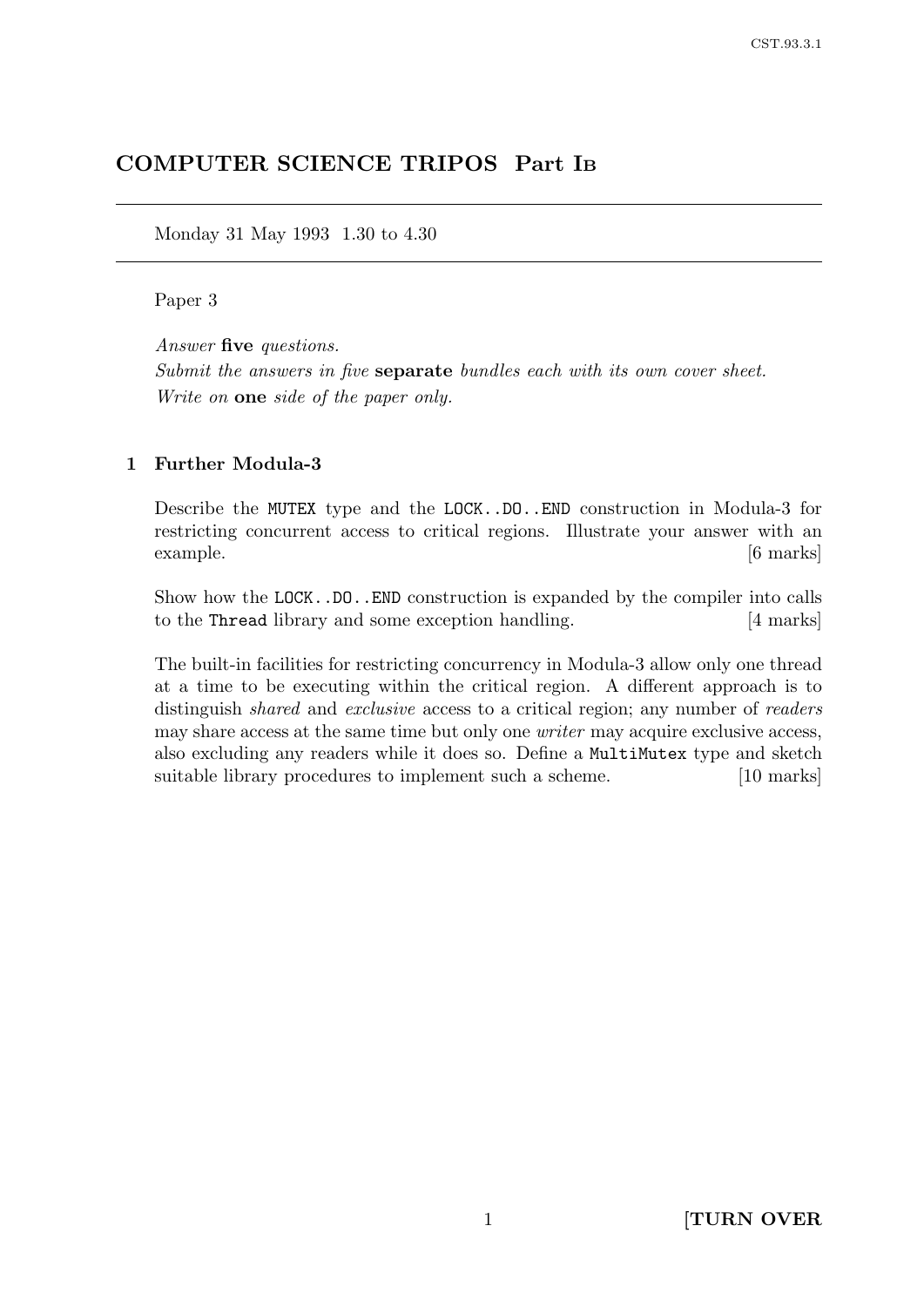## 2 Common Lisp

Consider trees that have two kinds of nodes. A node is either a leaf, labelled by a number, or a **branch**, and has one or more subtrees. For example:



One imagines that the edges from each branch node are numbered from left to right starting from 0. A list of these numbers thus designates the path from the root to a node. In the tree shown above, the path (2 1 1) designates the path to the node labelled 2.

- (a) Describe a good representation for such trees in Lisp.  $[3 \text{ marks}]$
- (b) Write a Lisp function getnode such that (getnode path tree) returns the node of tree designated by path, assuming that the tree contains such a node. [5 marks]
- (c) Write a Lisp function maxpath such that (maxpath tree) returns the maximum of the leaf nodes in the tree, together with the path to that node. For the tree shown above, maxpath should return 9 as the maximum and (0 1) as the path. [12 marks]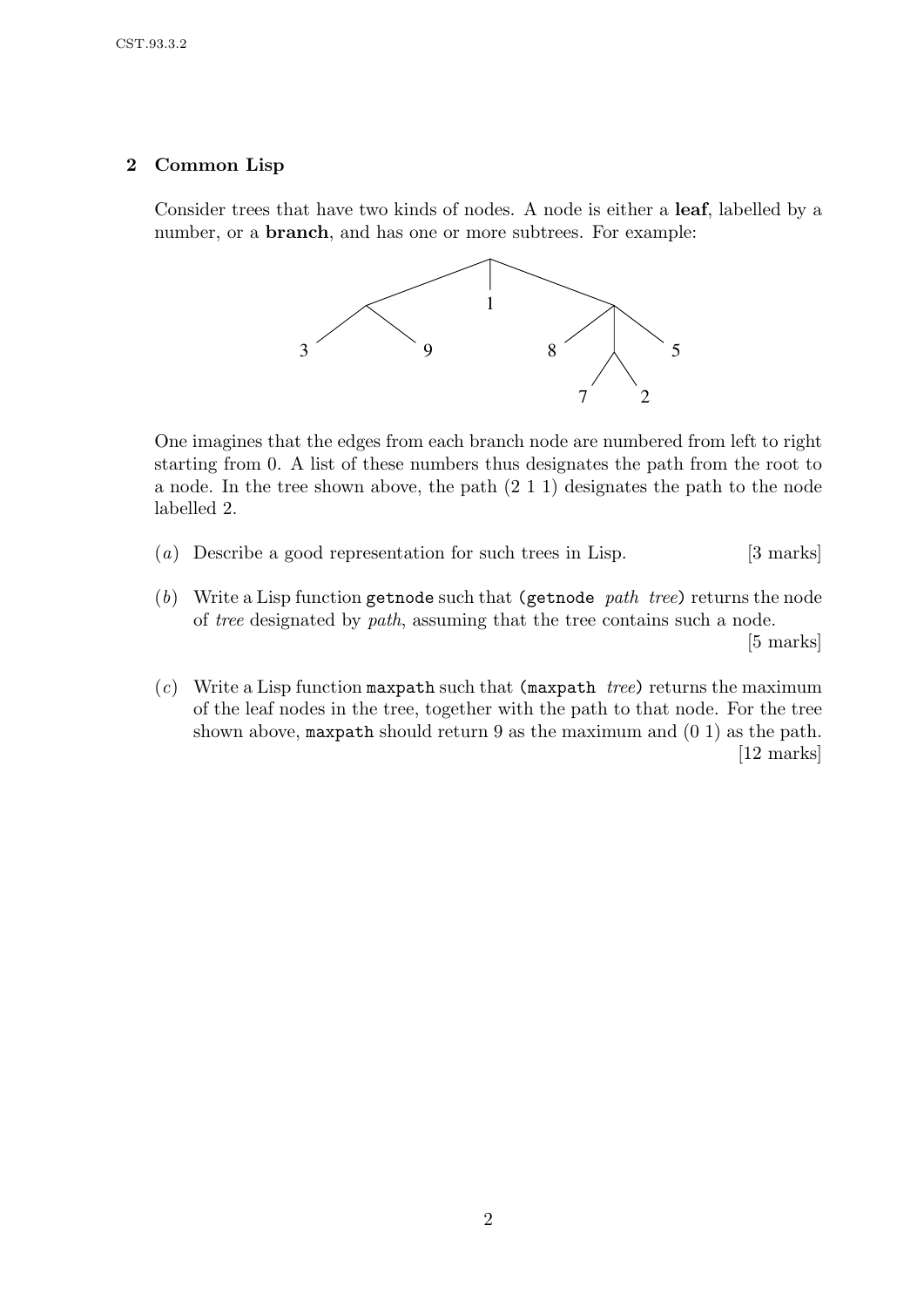#### 3 Foundations of Logic Programming

Consider the following set of clauses, where x is a variable and b is a Skolem constant:

$$
\{\neg P(x), \neg Q(x), P(f(x))\}\tag{1}
$$

$$
\{\neg P(x), Q(x)\}\tag{2}
$$

$$
\{P(b)\}\tag{3}
$$

$$
\{\neg P(f(f(f(f(x))))))\}\tag{4}
$$

- (a) How many resolution steps are required to derive the empty clause from these clauses? Justify your answer clearly. [5 marks]
- (b) Prolog uses resolution in a restricted form. How many Prolog-style resolution steps are required to derive the empty clause, taking (4) as the goal clause and  $(1)$ –(3) as program clauses? Justify your answer clearly. [5 marks]
- (c) How do a resolution theorem-prover and a Prolog system differ in their implementation of resolution? [4 marks]
- (d) The theorem  $(\forall y)(\exists x)\neg(p(x,y) \leftrightarrow \neg((\exists z)(p(x,z) \land p(z,x))))$  is to be proved using the resolution method. Convert the problem to clause form, showing all steps. (Omit the resolution proof itself.) [6 marks]

#### 4 Prolog

The following Prolog clauses define the procedures named perm and select. The goal perm( $X, Y$ ) succeeds for the list X, instantiating Y to a permutation of list X. Successive backtrackings will enumerate each possible permutation. For example, evaluating the goal perm( $[a,b,c]$ , $Q$ ) will instantiate Q successively on each backtracking to:  $[a,b,c]$ ;  $[a,c,b]$ ;  $[b,a,c]$ ;  $[b,c,a]$ ;  $[c,a,b]$ ;  $[c,b,a]$ .

 $select(H, [H|T], T)$ .  $select(H, [N|T], [N|L])$  :-  $select(H, T, L)$ .  $perm(X, [H|T])$  :- select $(H, X, Z)$ , perm $(Z, T)$ .  $perm([], [])$ .

Explain how procedures perm and select work, using a small example. [20 marks]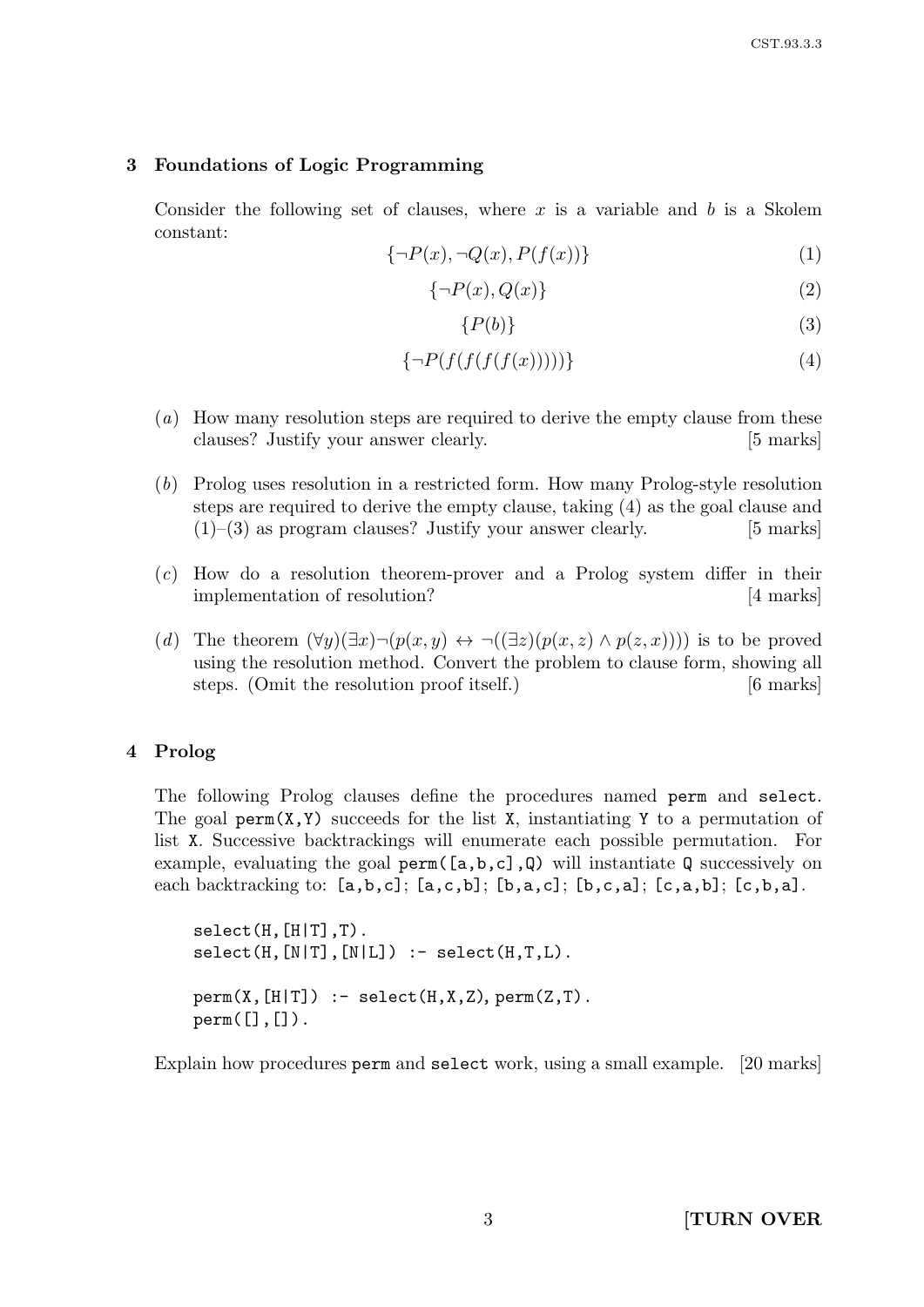# 5 Programming Language Compilation

Discuss the merits of translating the abstract syntax tree representation of a program into assembly language by means of

- (a) an ad hoc recursive tree walking program [10 marks]
- (b) an algorithm based on tables automatically generated from tree translation rules [10 marks]

# 6 Operating System Functions

Describe the functionality you would expect to find in the file system directory service of a multi-user operating system. [10 marks]

Describe two ways in which multiple names for the same file can be supported, and what problems arise as a result. [10 marks]

## 7 Data Structures and Algorithms

A strictly binary tree is a binary tree in which every node that is not a leaf has two children. Suppose that for a strictly binary tree there exists  $c > 1$  such that the ratio of the lengths of any two root-to-leaf paths is no greater than c.

For a tree of height  $h$ , derive the upper and lower bounds on  $N$ , the number of nodes in the tree. [15 marks]

Suppose instead that every node that is not a leaf has n children. What then would be the upper and lower bounds? [5 marks]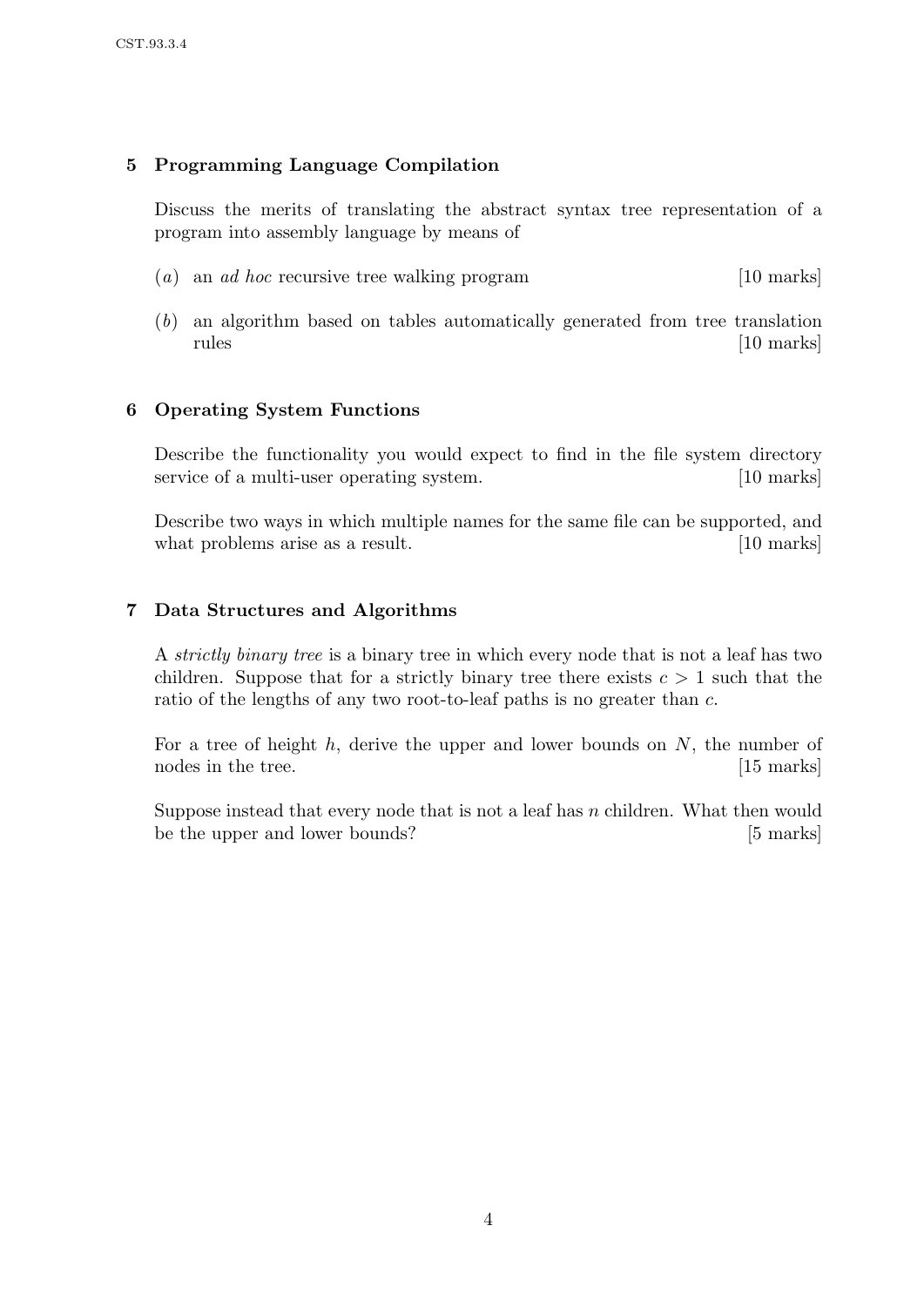## 8 Data Structures and Algorithms

For a given problem with inputs of size  $n$ , algorithms A, B, C are executed. In terms of running time, one of the algorithms is  $O(n)$ , one  $O(n \log n)$  and one  $O(n^2)$ . Some measured running times of these algorithms are given below:

|                  |               | <b>INPUT SIZE</b> |      |      |
|------------------|---------------|-------------------|------|------|
|                  |               | 512               | 1024 | 2048 |
| <b>ALGORITHM</b> | А             | 70                | 134  | 262  |
|                  | B             | 135               | 517  | 2053 |
|                  | $\mathcal{C}$ | 42                | 86   | 182  |

Identify which algorithm is which and explain the observed running times. Which algorithm would you select for different values of  $n$ ? [20 marks]

## 9 Graphics I

RasterOp is the name given to an operation which generates, from a number of rasters of pixel values, another raster of pixel values.

Describe suitable versions that could be used

- $(a)$  to move a window on screen while preserving background [12 marks]
- $(b)$  to blend two images in proportions given by a mask [8 marks]